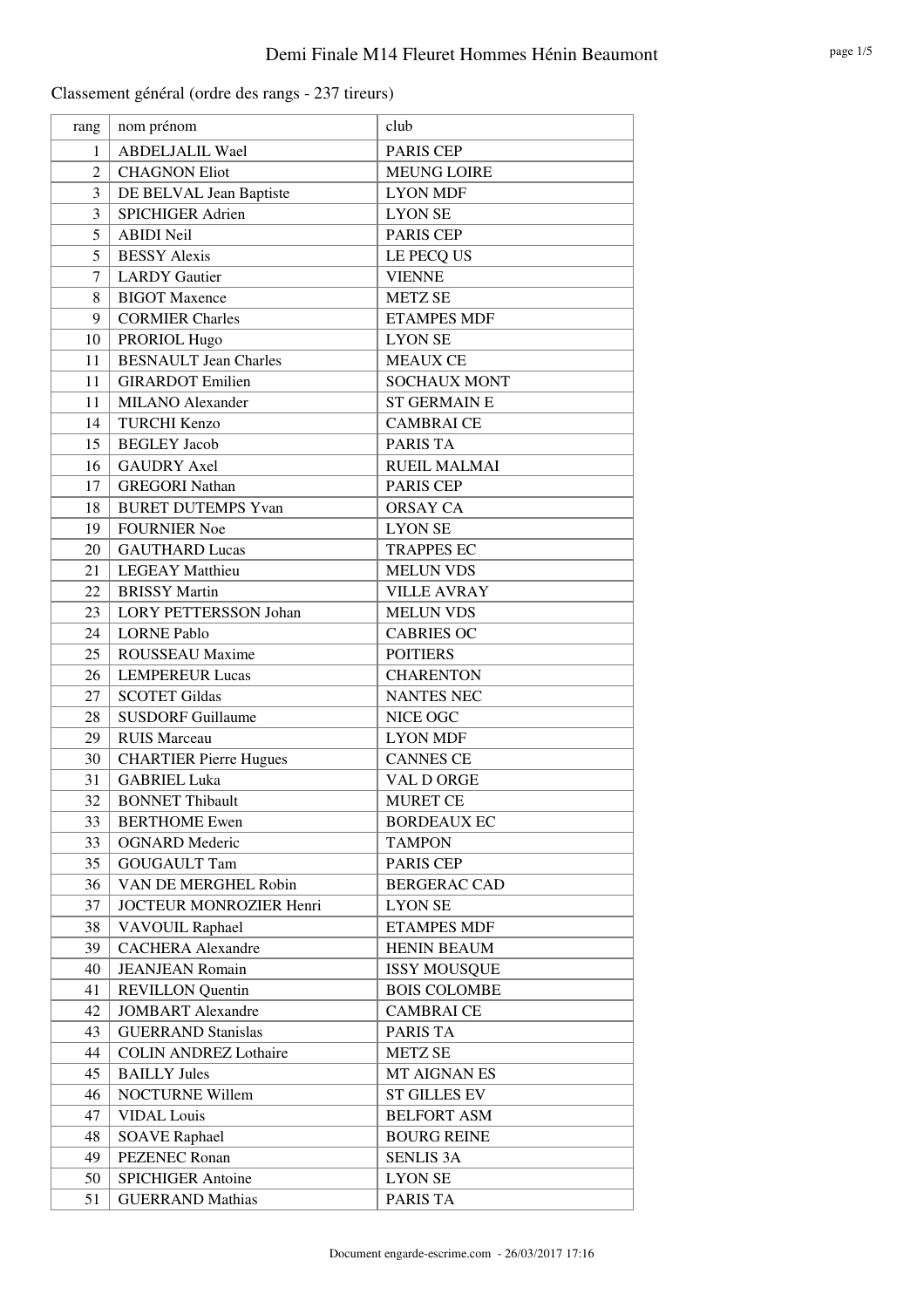| rang | nom prénom                      | club                |
|------|---------------------------------|---------------------|
| 52   | <b>VRIGNAUD</b> Adrien          | <b>NANTES NEC</b>   |
| 53   | <b>DELAUNE Thibault</b>         | <b>BOURG REINE</b>  |
| 54   | <b>ANANE Anas</b>               | <b>PARIS TA</b>     |
| 55   | <b>DENAUX Mael</b>              | <b>ST DENIS BUS</b> |
| 56   | <b>BRAILLON Emilien</b>         | <b>ST DIZIER</b>    |
| 57   | <b>CHAPUIS Firmin</b>           | <b>MONTELIMAR</b>   |
| 58   | <b>CROZE Maxence</b>            | TAIN TOURNON        |
| 59   | <b>DUBOIS DUROSINI Marcello</b> | <b>PARIS CEP</b>    |
| 60   | <b>EMERY Marius</b>             | <b>LILLE UC</b>     |
| 61   | THOBOIS Willem                  | <b>CHAMPIGNY MA</b> |
| 62   | <b>DRUET Théophile</b>          | <b>LYON MDF</b>     |
| 63   | <b>LAIR Kellian</b>             | <b>LES PIEUX</b>    |
| 64   | <b>BOHLY Pierre</b>             | <b>HAGUENAU CE</b>  |
| 65   | <b>DELGADO</b> Matheo           | <b>RENNES ERM</b>   |
| 66   | <b>SOLTANI Rome</b>             | LE PECQ US          |
| 67   | <b>PERIDY Louka</b>             | PAYS AIX            |
| 67   | <b>TRAORE Sadio</b>             | PARIS CEP           |
| 69   | POUCHOU Julien                  | <b>BREUILLET</b>    |
| 70   | <b>CAULIER Guillaume</b>        | <b>RUEIL MALMAI</b> |
| 71   | <b>DORISON</b> Anton            | <b>METZ SE</b>      |
| 72   | <b>SCHNEIDER Pierre Louis</b>   | <b>ANTONY</b>       |
| 73   | <b>SICARD Emilien</b>           | <b>BELFORT ASM</b>  |
| 74   | <b>MONCUIT Oscar</b>            | <b>CHALONS CHAM</b> |
| 75   | <b>CHAVANE</b> Alexis           | PARIS CEP           |
| 75   | <b>COUTEUX Cesar</b>            | PARIS CEP           |
| 77   | <b>LACROIX Hugo</b>             | PARIS TA            |
| 78   | <b>AH PINE Thomas</b>           | <b>TAMPON</b>       |
| 79   | <b>BURNET Sébastien</b>         | <b>COGNAC EPEE</b>  |
| 80   | <b>CHAPON Louis</b>             | PARIS CEP           |
| 81   | <b>BRAULT Baptiste</b>          | <b>SENLIS 3A</b>    |
| 82   | <b>FOISSY Guillaume</b>         | VAL D ORGE          |
| 83   | <b>MASSON</b> Enguerand         | <b>MELUN VDS</b>    |
| 84   | <b>HORNAIN</b> Arthur           | <b>MEUNG LOIRE</b>  |
| 85   | <b>MOTTION Tom</b>              | <b>BOURG ECB</b>    |
| 86   | <b>BAKALEMIAN Romain</b>        | <b>CHAMBERY CE</b>  |
| 87   | <b>CREPON Martin</b>            | <b>LYON MDF</b>     |
| 88   | <b>DEMASLES Mathias</b>         | <b>LOURDES</b>      |
| 88   | PASQUALE Luca                   | <b>MENNECY</b>      |
| 90   | <b>CHARETON Alexandre</b>       | <b>RUEIL MALMAI</b> |
| 91   | <b>GARNIER Alexandre</b>        | <b>BELFORT ASM</b>  |
| 92   | <b>LECOMTE</b> Julian           | <b>HENIN BEAUM</b>  |
| 93   | <b>BODET</b> Antoine            | <b>SAUMUR ABSEC</b> |
| 94   | HELMY-COCOYNACQ Adrien          | PARIS TA            |
| 95   | <b>BAUDCHON Julien</b>          | <b>HENIN BEAUM</b>  |
| 96   | <b>WASSELIN Hugo</b>            | <b>ROGNAC</b>       |
| 97   | <b>SEVESTRE Nicolas</b>         | <b>ST GILLES EV</b> |
| 98   | <b>BUNEL--ADDE Théotime</b>     | <b>POITIERS</b>     |
| 99   | <b>BARBOT</b> Aliaume           | <b>VILLEMOMBLE</b>  |
| 100  | <b>LEMOINE Malo</b>             | <b>LES PIEUX</b>    |
| 101  | <b>CHAREYRE Timothé</b>         | <b>ST MARCELIN</b>  |
| 102  | <b>LETIRAND Elioth</b>          | <b>POITIERS</b>     |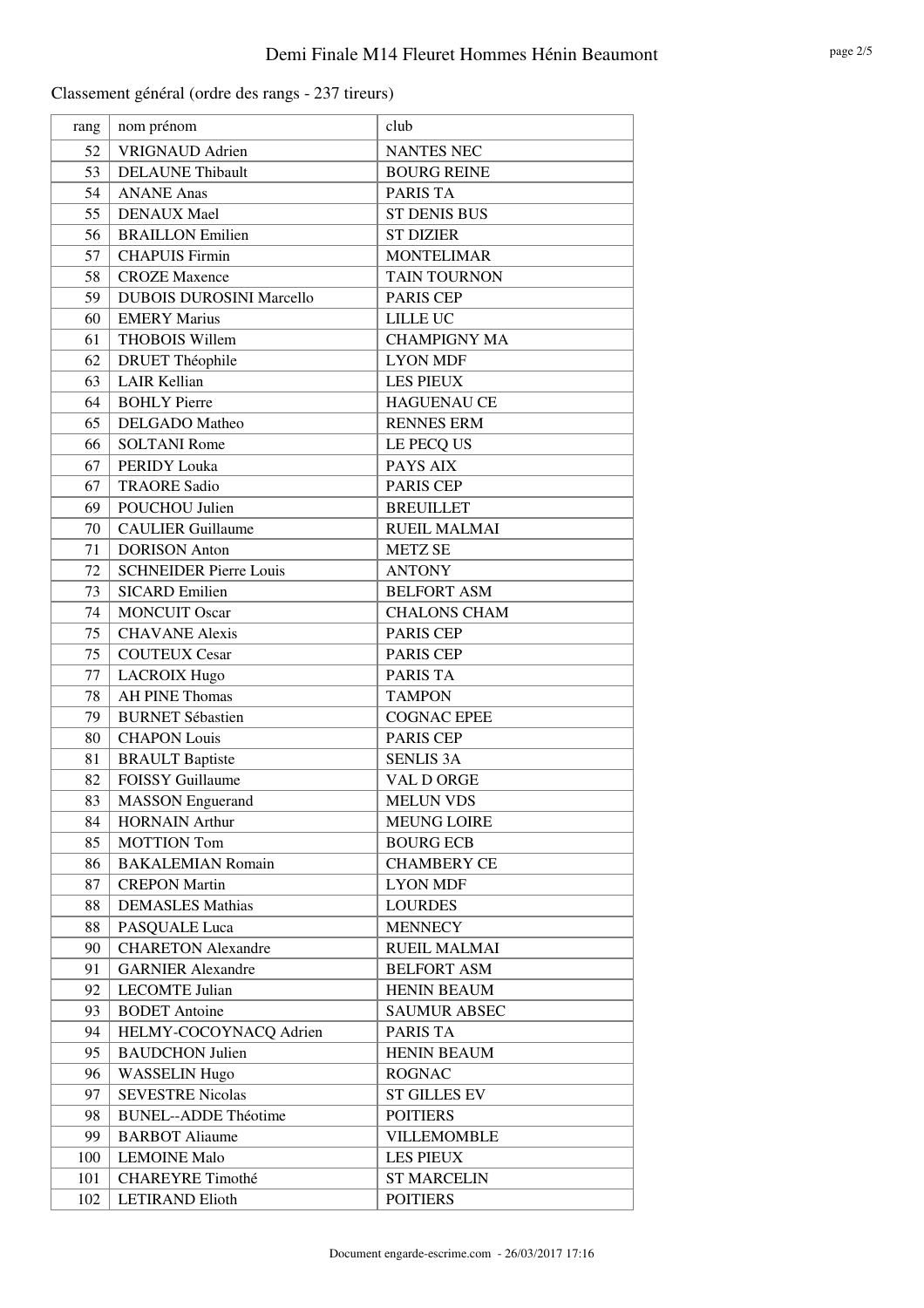| rang | nom prénom                      | club                |
|------|---------------------------------|---------------------|
| 103  | <b>LAVIEC Maxence</b>           | <b>AIX BAINS</b>    |
| 104  | <b>HUGUET</b> Antoine Chilperic | <b>ETAMPES MDF</b>  |
| 105  | <b>AUGUSTIN Sacha</b>           | <b>MEAUX CE</b>     |
| 106  | LETESSIER SELVON Leo            | PARIS TA            |
| 107  | <b>MAOCEC</b> Baptiste          | <b>MERIGNAC SE</b>  |
| 108  | NIBEL Killian                   | <b>BOURGES ESC</b>  |
| 109  | <b>MOREAU</b> Arthur            | <b>AGEN SE</b>      |
| 110  | <b>VALIERE Hugo</b>             | <b>ONET CHATEAU</b> |
| 111  | <b>CASTERAS Antonin</b>         | <b>VILLE AVRAY</b>  |
| 111  | <b>DEBITTE Eliott</b>           | <b>NOYAL CHATIL</b> |
| 111  | <b>OGUSE</b> Luca               | <b>BORDEAUX EC</b>  |
| 114  | <b>OKUCHI</b> Shonoshin         | NICE OGC            |
| 115  | <b>LEGRAND</b> Lucas            | <b>YERRES</b>       |
| 116  | <b>BARON</b> Antoine            | <b>LYON MDF</b>     |
| 117  | <b>DOUCET Victor</b>            | <b>NANTES NEC</b>   |
| 118  | <b>BELET Paolo</b>              | <b>VILLEJUIF US</b> |
| 119  | <b>BIBRON</b> Axel              | <b>MEAUX CE</b>     |
| 120  | LOUZOUN Dimitri                 | MONTREUIL CA        |
| 121  | PEYSSON Denis                   | <b>NANTES NEC</b>   |
| 122  | <b>AUBAT</b> Antonin            | <b>AGEN SE</b>      |
| 123  | <b>DEJOS</b> Alexis             | <b>TRAPPES EC</b>   |
| 124  | DARRACQ Aubin                   | <b>ANGOULEME</b>    |
| 125  | <b>JACQUELIN Antoine</b>        | <b>BEAUNE CE</b>    |
| 126  | <b>ETGENS</b> Vincent           | <b>ANTONY</b>       |
| 127  | <b>VERNIERE Benjamin</b>        | <b>ROANNE AER42</b> |
| 128  | <b>CHEVRY Enzo</b>              | PERIGUEUX EP        |
| 129  | <b>TEXIER Luka</b>              | <b>POITIERS</b>     |
| 130  | <b>MELMAN Barthelemy</b>        | <b>CHARENTON</b>    |
| 131  | <b>LAVIGNE Lou</b>              | <b>MONTELIMAR</b>   |
| 132  | PAROISSIN Theo                  | PARIS TA            |
| 133  | <b>BOBILLIER Clement</b>        | <b>SOCHAUX MONT</b> |
| 133  | <b>BOUTTEMY Loris</b>           | <b>AIX BAINS</b>    |
| 135  | <b>DUBACH Paul</b>              | <b>CABRIES OC</b>   |
| 136  | <b>BERISSON Nathan</b>          | <b>MURET CE</b>     |
| 137  | <b>REGNAULT Thibaut</b>         | NICE OGC            |
| 138  | <b>BENYAMINE Romain</b>         | <b>MARSEILLE EC</b> |
| 139  | <b>DIERCKENS Brice</b>          | LILLE UC            |
| 140  | <b>RENOU Louen</b>              | <b>LYON SE</b>      |
| 141  | <b>RONZON</b> Gaetan            | <b>VIENNE</b>       |
| 142  | <b>RODARIE Alexandre</b>        | <b>LYON MDF</b>     |
| 143  | <b>CLEMENT</b> Quentin          | ST DOULCHARD        |
| 144  | PINNA Elia                      | <b>HENIN BEAUM</b>  |
| 145  | <b>PERROT Paul Marie</b>        | <b>DIJON MOUSQ</b>  |
| 146  | <b>FEREY Nathanael</b>          | MT AIGNAN ES        |
| 147  | <b>LEGROS Maxence</b>           | <b>LYON MDF</b>     |
| 148  | <b>ARTHAUD Lilian</b>           | LE PECQ US          |
| 149  | HEYD Yoann                      | <b>HAGUENAU CE</b>  |
| 150  | <b>CHARRAUD Florian</b>         | ANGOULEME           |
| 151  | LATRUBESSE Benjamin             | <b>ENTENTE BH</b>   |
| 152  | <b>BLANC</b> Gaspard            | <b>LYON MDF</b>     |
| 153  | ROLANDO Francois                | <b>SENLIS 3A</b>    |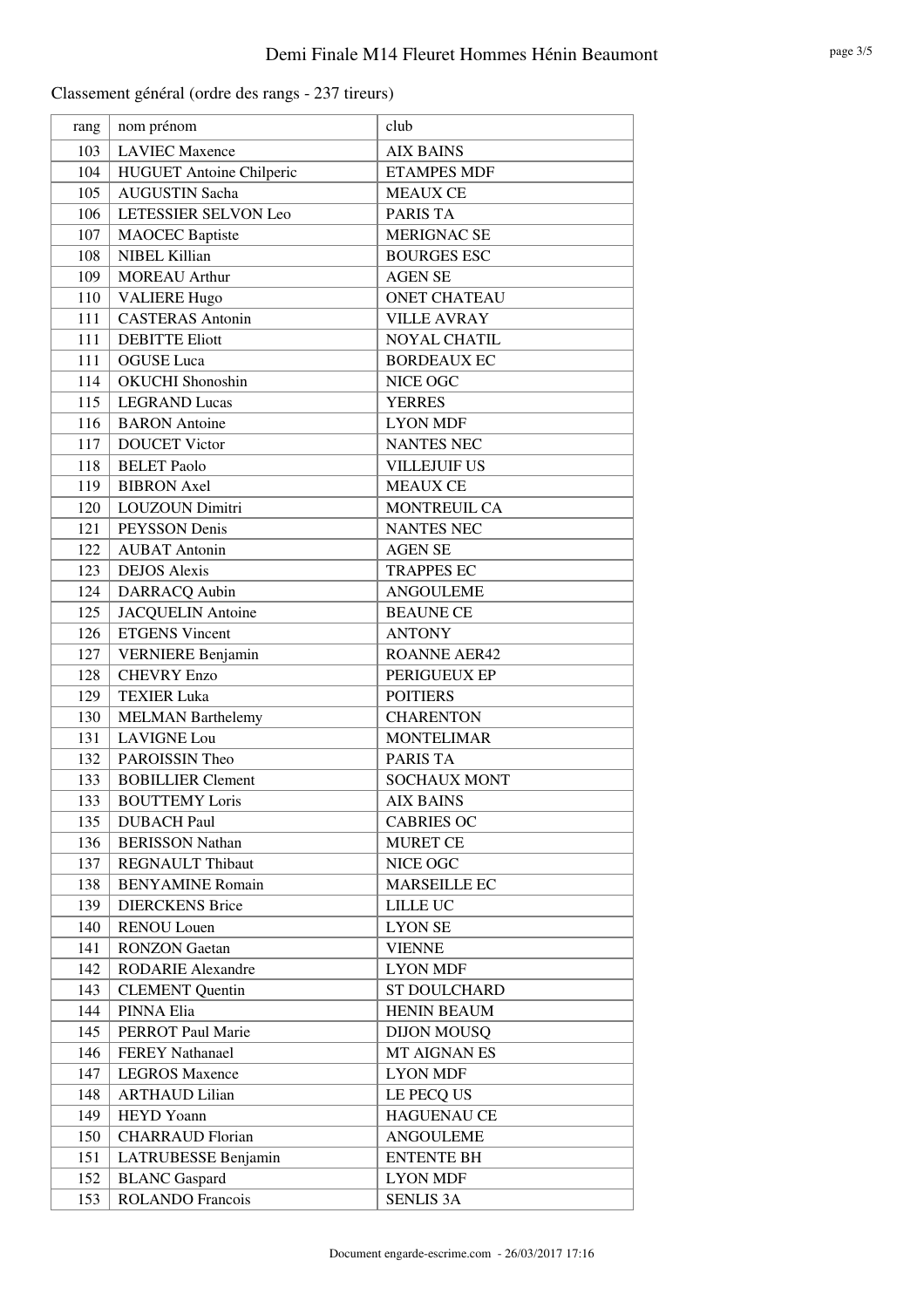| rang | nom prénom                   | club                |
|------|------------------------------|---------------------|
| 154  | <b>CHIOCCHI Maxime</b>       | <b>CABRIES OC</b>   |
| 155  | <b>RONDE Guillaume</b>       | <b>STRASBOURG E</b> |
| 156  | <b>GUILLEMIN Quentin</b>     | LE MEE CE           |
| 157  | <b>SARTELET Rémi</b>         | <b>LES PIEUX</b>    |
| 158  | DE MONDENARD Felix           | MONTREUIL CA        |
| 159  | <b>PAGNON Matthias</b>       | <b>BRIVE CE</b>     |
| 160  | <b>MOULIN Lucas</b>          | <b>CHALONS CHAM</b> |
| 161  | <b>HOUDOIN Thomas</b>        | <b>CESSON OE</b>    |
| 162  | <b>COUILLET Noé</b>          | <b>LILLE VAUBAN</b> |
| 163  | FAYOLLE Glenn                | PEZENAS CE          |
| 164  | KHATCHADOURIAN Hadrien       | <b>MARSEILLE EC</b> |
| 165  | <b>GAUJAC</b> Lucas          | <b>LYON MDF</b>     |
| 166  | DE ROUGEMONT Thomas          | PAYS AIX            |
| 167  | <b>KERNEIS Eliot</b>         | PAYS AIX            |
| 168  | RITZ GANEM Roni              | MONTPEL UC          |
| 169  | <b>GABERT</b> Etienne        | <b>LYON MDF</b>     |
| 170  | <b>LANGARD MOREL Quentin</b> | <b>ANTONY</b>       |
| 171  | <b>MAILLOT</b> Quentin       | <b>METZ SE</b>      |
| 172  | <b>CHUPIN Tibaud</b>         | <b>CORREZE HAUT</b> |
| 172  | <b>SADLI Rayan</b>           | <b>PARIS CEFC</b>   |
| 174  | <b>JANIN</b> Celian          | <b>AIX BAINS</b>    |
| 175  | <b>CORSET Mathias</b>        | <b>MARSEILLE EC</b> |
| 175  | <b>PENARD Alexandre</b>      | <b>ST GILLES EV</b> |
| 175  | PEYRARD Romain               | <b>BOURG VALEN</b>  |
| 178  | <b>NATAF Yann</b>            | PARIS ST FRA        |
| 179  | <b>BERJUIN Matteo</b>        | <b>MARSEILLE EC</b> |
| 179  | FELLAH Dani-Adam             | <b>GUEBWILLER</b>   |
| 181  | <b>LOUBIER Martin</b>        | <b>LYON MDF</b>     |
| 182  | <b>GLANOIS Fantin</b>        | <b>METZ SE</b>      |
| 183  | <b>MESSAHLI-DAUSSE Elias</b> | <b>PUTTELANGE</b>   |
| 184  | <b>LAGARRIGUE Matthieu</b>   | <b>STRASBOURG E</b> |
| 184  | <b>MERIT</b> Augustin        | <b>POITIERS</b>     |
| 186  | DERNONCOURT DE PAEPE Vincent | <b>ANGOULEME</b>    |
| 186  | <b>TRAORE Makam</b>          | PARIS CEP           |
| 188  | <b>DAVIAUD</b> Victor        | <b>REIMS EUROPE</b> |
| 189  | <b>GREGOIRE Thomas</b>       | <b>NANTES NEC</b>   |
| 189  | <b>QUIRICONI Florian</b>     | PONT STE MAX        |
| 191  | <b>TOLONIAS Axel</b>         | MONTEUX EC          |
| 192  | VANDECASTEELE Rémi           | <b>BERNAY SP</b>    |
| 193  | <b>SELVA Louca</b>           | <b>BOURG ECB</b>    |
| 194  | <b>THIBAULT Antoine</b>      | <b>BOURGES ESC</b>  |
| 195  | <b>DUCROS</b> Nathan         | PAIMPOL CE          |
| 196  | <b>COLIN ANDREZ Godefroy</b> | <b>METZ SE</b>      |
| 197  | <b>GUBERT Lois</b>           | <b>DIGNE CE</b>     |
| 197  | L'HOSTIS Jean-Roch           | VAL D ORGE          |
| 197  | <b>RULLIER Paul</b>          | <b>ENTENTE BH</b>   |
| 200  | <b>LEBLANC Thibaut</b>       | <b>CAMBRAI CE</b>   |
| 201  | <b>ROUANET Clement</b>       | ROCHE YON CE        |
| 202  | <b>BEUCHER Jean</b>          | <b>NOYAL CHATIL</b> |
| 202  | MARIONNET-SOMNIER Côme       | <b>CHAMBERY CE</b>  |
| 202  | NAGEL ABDELOUAHAB Mathis     | <b>LES LOGES</b>    |